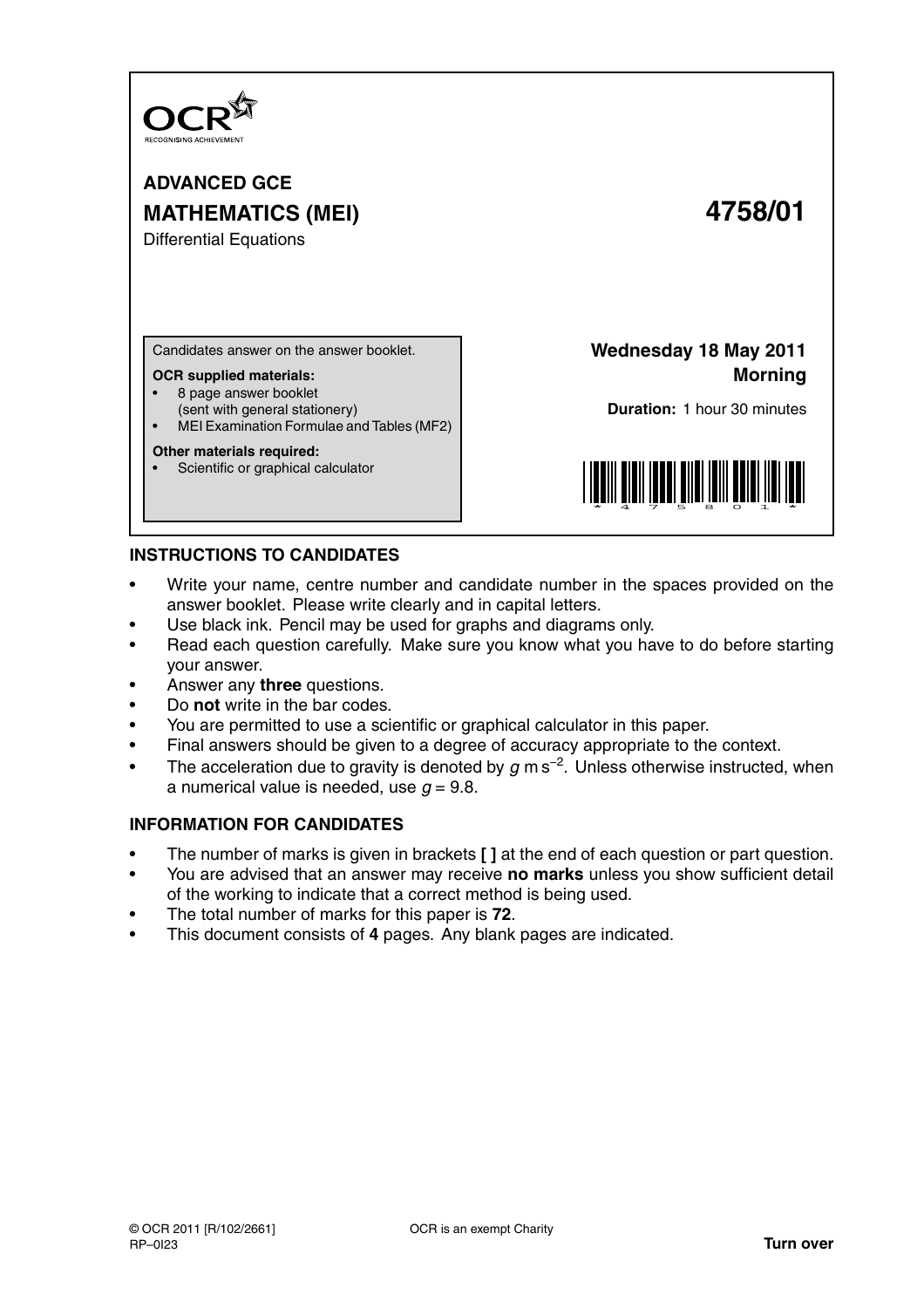**1** The differential equation

$$
\frac{d^2y}{dt^2} + 4\frac{dy}{dt} + 3y = 13\cos 2t
$$
 (\*)

is to be solved.

- **(i)** Find the general solution. **[9]**
- (ii) Find the particular solution, given that when  $t = 0$ , *y* and  $\frac{dy}{dt}$  are both zero. [6]

Now consider the differential equation

$$
\frac{d^3z}{dt^3} + 4\frac{d^2z}{dt^2} + 3\frac{dz}{dt} = -26\sin 2t.
$$

- (iii) Show that the general solution may be expressed as  $z = y + c$  where y is the general solution of (\*) and *c* is a constant.  $\begin{bmatrix} 2 \end{bmatrix}$
- **(iv)** When  $t = 0$ ,  $z = 2$ ,  $\frac{dz}{dt} = 0$  and  $\frac{d^2z}{dt^2}$  $\frac{d^2 z}{dt^2} = 13$ . Use these conditions to find the particular solution. [7]
- **2 (a)** A curve in the *x*-*y* plane satisfies the differential equation

$$
\frac{\mathrm{d}y}{\mathrm{d}x} - \frac{2y}{x} = \sqrt{x}
$$

for  $x > 0$ .

**(i)** Find the general solution for *y* in terms of *x*. **[8]**

The curve passes through (1, 0).

- **(ii)** Find the equation of this curve. **[2]**
- **(iii)** Find the coordinates of the stationary point of this curve and find the values to which *y* and d*y*  $\frac{dy}{dx}$  tend as  $x \to 0$ . Sketch the curve. **[6]**
- **(b)** The differential equation

$$
\frac{\mathrm{d}y}{\mathrm{d}x} = \sqrt{x^2 + y^2}
$$

is to be solved approximately by using a tangent field.

- **(i)** Describe the shape of the isocline for which  $\frac{dy}{dx}$  $= 1.$  **[2]**
- (ii) Sketch, on the same axes, the isoclines for the cases  $\frac{dy}{dx} = 1$ ,  $\frac{dy}{dx} = 2$ ,  $\frac{dy}{dx} = 3$ . Use these isoclines to draw a tangent field. **[3]**
- **(iii)** Sketch the solution curve through (0, 1). **[1]**
- **(iv)** Sketch the solution curve through the origin. **[2]**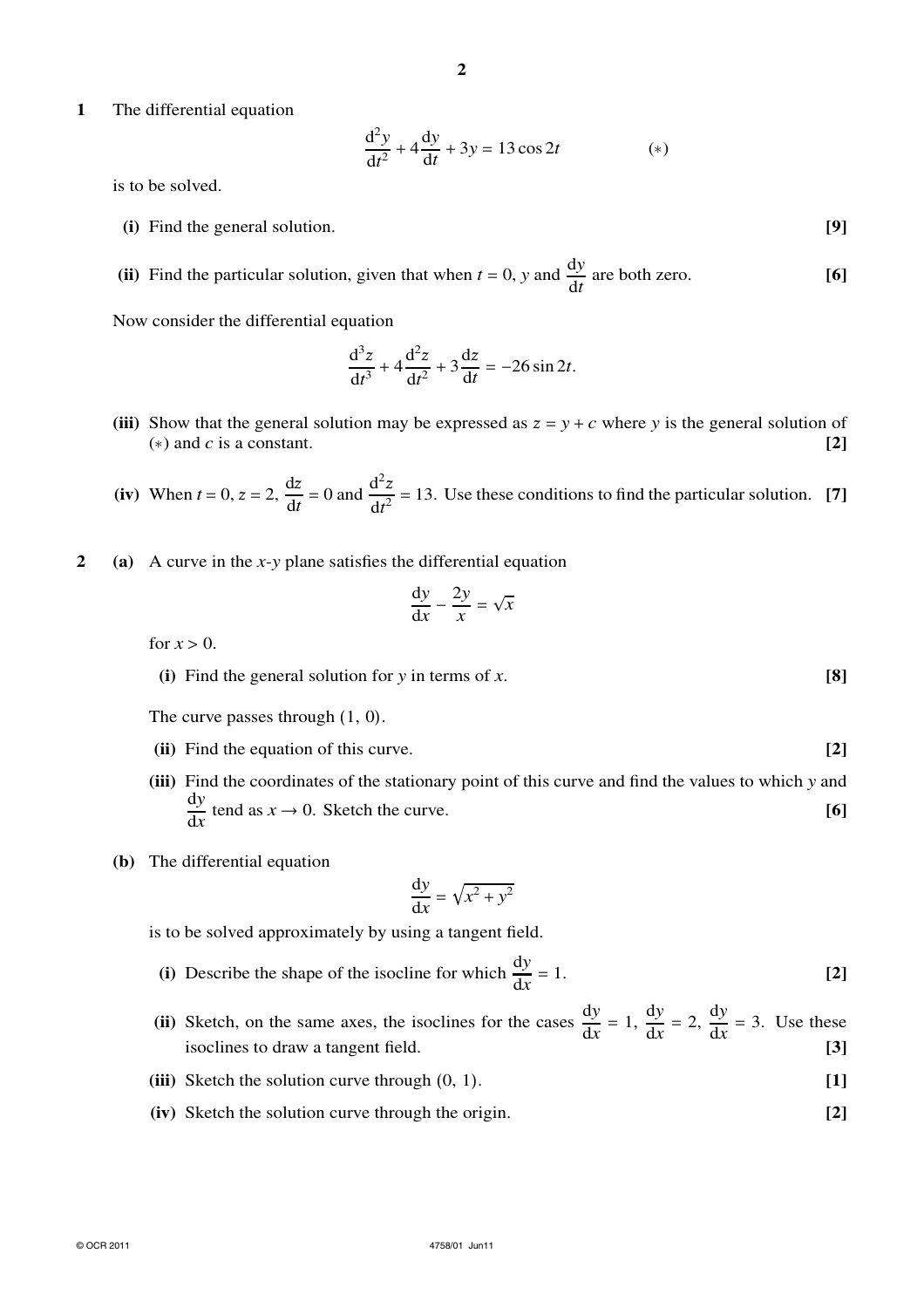- **3 (a)** A particle of mass 2 kg moves on a horizontal straight line containing the origin O. When its displacement is x m from O, it is subject to a force of magnitude  $2k^2xN$  directed towards O, where *k* is a positive constant.
	- (i) Show that the velocity,  $v \text{ m s}^{-1}$ , of the particle satisfies the differential equation

$$
v\frac{\mathrm{d}v}{\mathrm{d}x} = -k^2 x.\tag{3}
$$

The particle is at rest when  $x = a$ , where *a* is a positive constant.

**(ii)** Solve the differential equation, subject to this condition. Hence show that, while the particle moves in the negative direction,

$$
\frac{\mathrm{d}x}{\mathrm{d}t} = -k\sqrt{a^2 - x^2}.\tag{6}
$$

Initially the particle is at  $x = a$ .

**(iii)** Use the standard integral

$$
\int \frac{1}{\sqrt{a^2 - x^2}} dx = \arcsin\left(\frac{x}{a}\right) + c
$$

to find *x* in terms of *t*, *k* and *a*.  $[5]$ 

**(b)** At time *t* s, the angle,  $\theta$  rad, that a pendulum makes with the vertical satisfies the differential equation

$$
\omega \frac{\mathrm{d}\omega}{\mathrm{d}\theta} = -9\sin\theta
$$

where  $\omega = \frac{d\theta}{dt}$  $\frac{d\theta}{dt}$ 

(i) Solve the differential equation for  $\omega$  in terms of  $\theta$  subject to the condition  $\omega = 0$  when  $\theta = \frac{1}{3}$  $\frac{1}{3}\pi$ . Hence show that, while  $\theta$  is decreasing,

$$
\frac{\mathrm{d}\theta}{\mathrm{d}t} = -3\sqrt{2\cos\theta - 1}.\tag{6}
$$

**(ii)** Starting from  $\theta = \frac{1}{3}$  $\frac{1}{3}\pi$  when  $t = 0$ , use Euler's method with a step length of 0.1 to estimate  $\theta$  when  $t = 0.1$ . The algorithm is given by  $t_{r+1} = t_r + h$ ,  $\theta_{r+1} = \theta_r + h\dot{\theta}_r$ . State whether this algorithm can usefully be continued, justifying your answer. **[4]**

## **[Question 4 is printed overleaf.]**